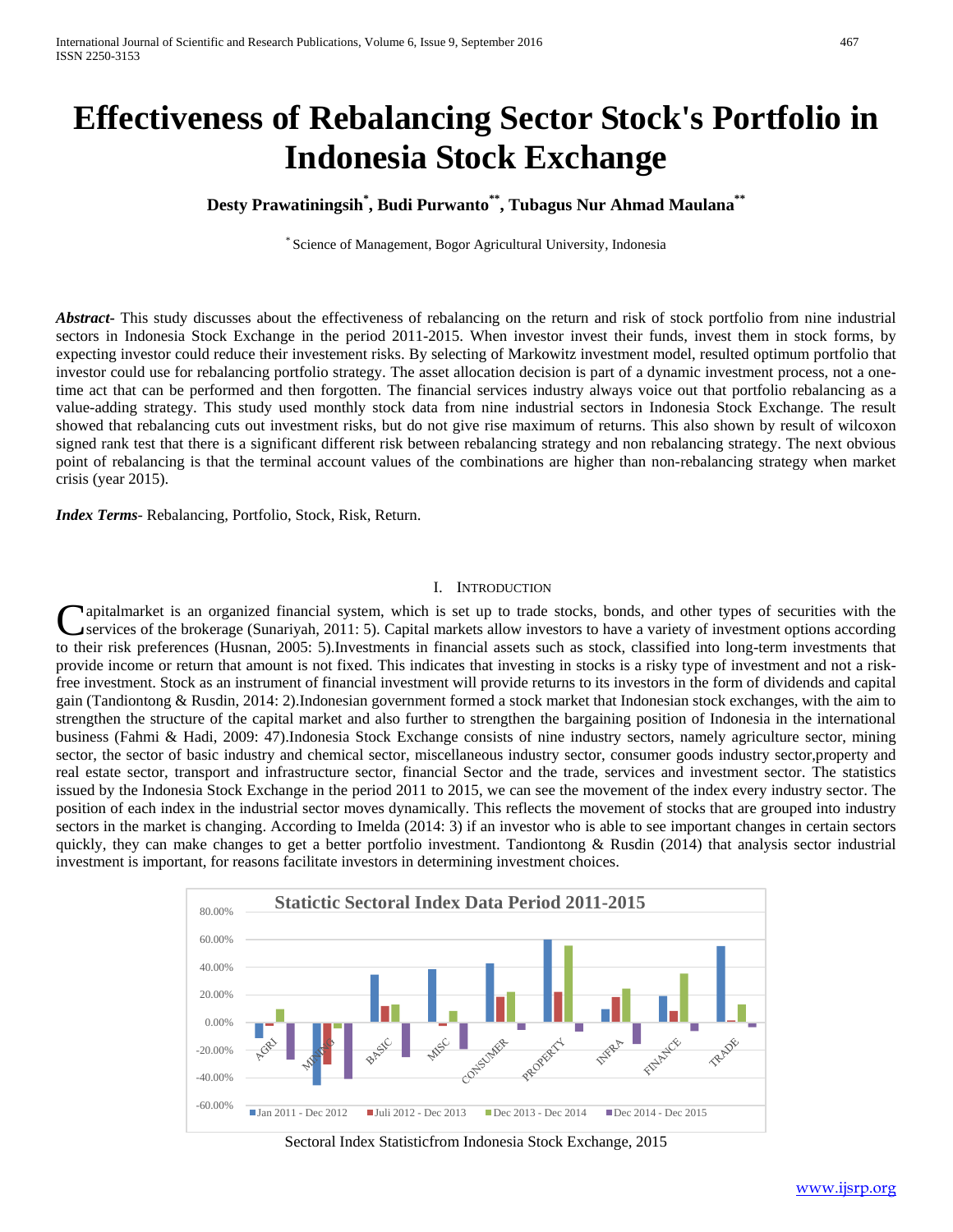Investment theory suggest to establish a portfolio, with doing investment in some stocks and industries, which means that investors should diversify the investment (Khajar, 2011:221). Effective investment management which seeks to reduce risk and obtain optimal results. Investment analysis before making investment decisions is one form of effective asset management (Maharani, 2011:191). One step that can be done by the investor is asset allocation strategy through the establishment of sector spread investment portfolio to several industry sectors with different characteristics. The formation of sector portfolio is a part of diversification principle. Diversification is a part of application by managing risk and increasing return. Diversification is done to reduce the investment risk of a substantial loss of all funds of the investment that has been implanted.The formation of sector portfolio can be done using Markowitz portfolio model that emphasizes the relationship of return and investment risk (Natalia *et al*. 2014:1). Diversification Markowitz model is the establishment of a portfolio by considering the negative covariance and correlation coefficients between assets, in order to reduce the level of portfolio risk. This model is a basic model that often used as a reference in developing a model of optimal portfolio formation (Isynuwardhana, 2013:89).

In order to obtain the effects of diversification that best manage risks and improve returns, then the process of formulating the asset allocation of the sector's portfolio should be done regularly not only done once at the beginning of the investment period, but should be done on an ongoing basis. The financial services industry always voice out that portfolio rebalancing as a value-adding strategy. Rebalancing is a portfolio adjustment periodically to restore the asset allocation to the initial composition (Putri, 2010). By doing rebalancing of sector portfolio expected formed are always in a valid and optimal conditions. Portfolio rebalancing to identify whether the asset allocation of the sector portfolio in each period are in accordance with management strategies that minimize risk and increase return (Putri,2010:4).Based on above background, the main problem that wants to put forward in this study are:

1. How does the composition of the portfolio asset allocation Markowitz model, by combining a portfolio of stocks across sectors and how the return and risk of the combined portfolio?

2. How did the portfolio return if investors want to do rebalancing strategy?

3. What is the ratio of return and risk between rebalancing strategy monthly, semi-annually (every 6 months), annually (1 year), and without rebalancing?

4. Is there rebalancing strategy influence on the value of the investment, especially when the market is down, namely when the 2015 crisis?

#### II. METHODOLOGY

To meet the goals of this research, data required stock returns from companies that are classified into nine sectors of industry in the Indonesia Stock Exchange, which consists of 525 issuers are listed. The data used are the monthly stock price data from 2011 to 2015. Besides, researchers are trying to dig up information from the literature and books as well as the results of similar studies. Data in this research through historical data available on several internet sites. For a list of issuers each industry sector from the official website of Indonesia Stock Exchange (www.idx.co.id) while the stock price data taken from the site (yahoo.finance.com).

The study design begins with the calculation of stock returns are classified into nine industry sectors. The calculation of the optimal portfolio is done in two phases: first to establish the optimal portfolio of each industry sector. Thus, any issuer that has an optimal asset allocation in the portfolio of each sector, will represent the sector in the establishment of portfolio across all sectors.Processing of research data using the help of computer software, Microsoft excel as well as features excell solver which serves to provide solutions to linear equations to form the optimal portfolio.

Optimal portfolio that is formed with the composition of the asset allocation will be used as a reference in rebalancing strategy simulation. Forming a rebalancing simulation that calculates the value of investment, risk and return portfolio with monthly rebalancing strategy, six months (semiannually) and yearly (annually). Furthermore, comparing the value of return and standard deviation of each of these strategies monthly, semiannually, annually and without rebalancing strategy, we do the non paramectrics statistics WilcoxonSigned Rank Test to prove the hypothesis of this study. The final step is to compare the value of the investment when the markets down in 2015, between rebalancing strategy and without rebalancing strategy. The research hyphotesis in this study are following below:

H1: there is a difference return significant monthly rebalancing strategy against non-rebalancing strategy.

H2: there is a difference return significant semiannually rebalancing strategy against non-rebalancing strategy.

H3: there is a difference return significant annually rebalancing strategy against non-rebalancing strategy.

H4: there is a difference risk significant monthly rebalancing strategy against non-rebalancing strategy.

H5: there is a difference risk significant semiannually rebalancing strategy against non-rebalancing strategy.

H6: there is a difference risk significant annually rebalancing strategy against non-rebalancing strategy.

## **PORTOFOLIO ACROSS ALL SECTOR**

The movement of stock prices can be influenced by stock returns in the past (Isynuwardhana, 2013:92). Thus in the conditions of dynamic market an optimal portfolio can be done by establishing portfolio across all sector. The purpose of forming a portfolio to get the composition of optimal asset allocation portfolio across all sectors. Table 1 shows the number of companies of portfolioacross all sectors. There are 78 companies have a composition of assets allocation in the portfolio across all sectors.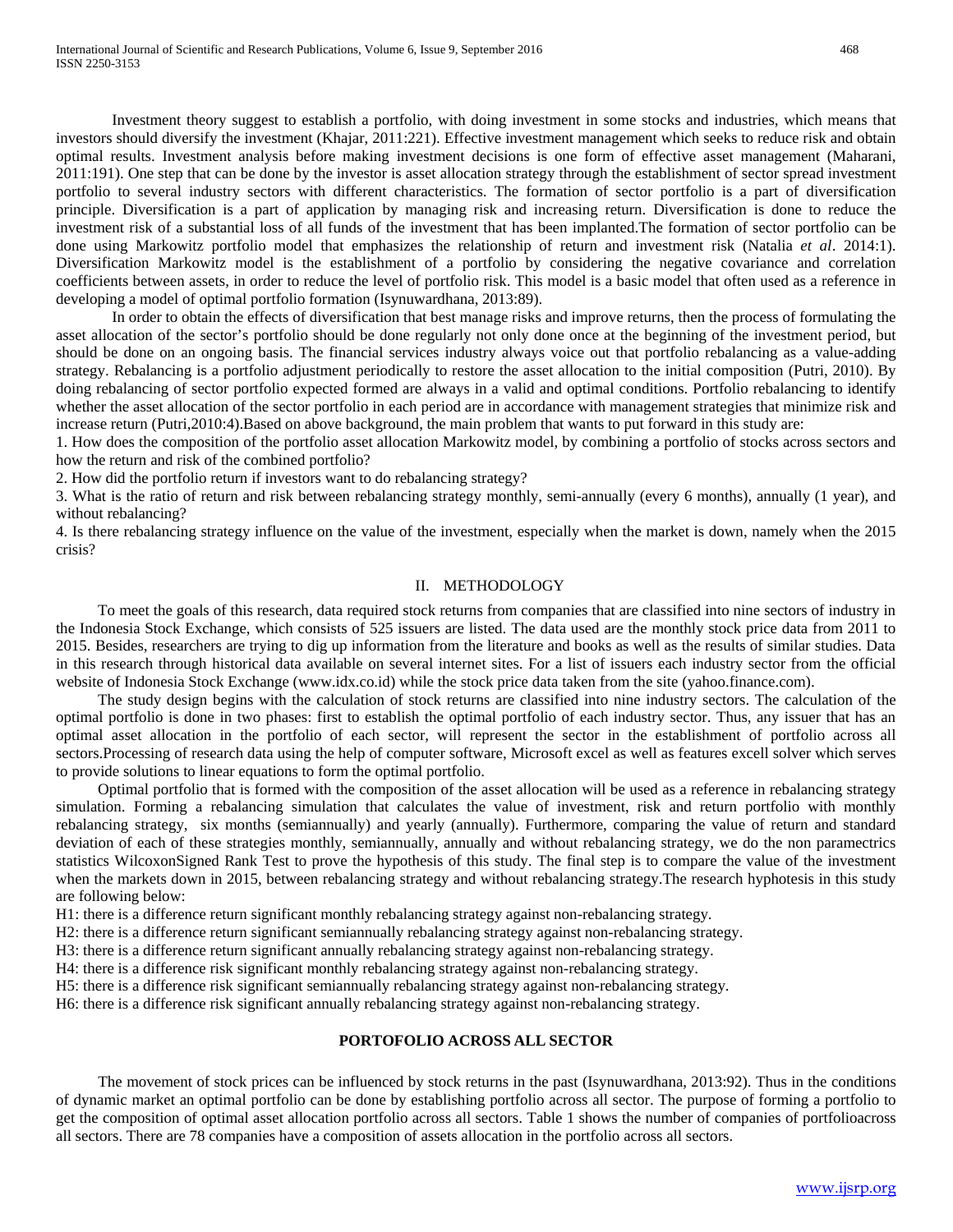| <b>Sector</b>                  | <b>Number of Company</b> |
|--------------------------------|--------------------------|
| Agriculture                    |                          |
| Basic Industry and Chemical    | Q                        |
| <b>Consumer Goods Industry</b> | 6                        |
| Finance                        | 15                       |
| Transport and Infrastructure   | 4                        |
| Mining                         |                          |
| Miscellaneous                  |                          |
| Property and Real Estate       | 6                        |
| Trade, Service and Investment  | 24                       |

#### **Tabel 1. Company list optimal portfolio across all sectors**

The composition of asset allocation portfolio across all sectors shows each sector contributes a different asset allocation. Table 2 presents the composition of portfolio asset allocation resulting in the formation of nine industry sectors. Trade, Service and Investment sector give the highest asset allocation 30.55% andAgricultural sector give the smallest contribution in asset allocation 1.83%. **Tabel 2. Composition of Asset Alocation Portfolio Across All Sectors**

| Tabel 2. Composition of Asset Alocation Fortiono Across All Sectors |                                         |  |  |
|---------------------------------------------------------------------|-----------------------------------------|--|--|
| <b>Sector</b>                                                       | <b>Composition Asset Allocation (%)</b> |  |  |
| Agriculture                                                         | 1,83                                    |  |  |
| Basic Industry and Chemical                                         | 12,19                                   |  |  |
| Consumer Goods Industry                                             | 7,03                                    |  |  |
| Finance                                                             | 23,54                                   |  |  |
| Transport and Infrastructure                                        | 4,50                                    |  |  |
| Mining                                                              | 4,32                                    |  |  |
| Miscellaneous                                                       | 6,60                                    |  |  |
| Property and Real Estate                                            | 9,44                                    |  |  |
| Trade, Service and Investment                                       | 30,55                                   |  |  |

Portfolio across all sectorsobtained average return, risk and average return against risk ratioas shown in Table 3. The average return of portfolio across all sectors is 26,64% per year. While the risk of portfolio across all sectors is 6,48% per year and average return against risk ratio is 4,11. The best portfolio is a portfolio that gives the most trade-off between risk and return obtained commonly called the reward to variability ratio (Manulang 2012:63). Based on this reasearch we can concluded that portfolio across all sectoris anoptimal portfolio.

| Table 5. Average Return, Risk and Average Feturn to Risk Ratio for F ortfolio across All bectors |                |               |  |
|--------------------------------------------------------------------------------------------------|----------------|---------------|--|
|                                                                                                  | Portofolio (%) | Market $(\%)$ |  |
| Average return                                                                                   | 26.64          | 5,4           |  |
|                                                                                                  | 6.48           | 4.22          |  |
| Average Return against Risk Ratio                                                                | 4. I           | .28           |  |

**Table 3. Average Return, Risk and Average return to Risk Ratio for Portfolio across All Sectors**

#### **REBALANCING STRATEGY**

This research using rebalancing frequency strategy by one month (monthly), six months (semiannually), and one year (annually). Portfolio rebalancing across all sectors simulation assumes an initial investment Rp. 100.000.000, - with asset allocation based on composition portfolio across all sectors. Table 4 shows the results of the calculation rebalancing strategies. The highest and the lowest average return comes from rebalancing semiannually in 2012 amounted to 33.76% per year, while the lowest in 2015 amounted to 21.86% per year. Non rebalancing strategy was given the highest average return in 2012 amounted 33.62% per year and the lowest average return in 2011 amounted 22.92% per year. It can be concluded that the average return from rebalancing strategy that is not much different from non-rebalancing strategy. The lowest risk comes from rebalancing semiannually in 2013 amounted to 0.71% per year, while the highest investment risk comes from rebalancing annually in 2015 amounted 1.60% per year. The Lowest risk for non-rebalancing strategy in 2011 amounted to 1.07% per year, while the highest risk in 2013 amounted to 2.28% per year. We can concluded that the risk of rebalancing strategy give lower risk compared with non-rebalancing. The ratio of the average return against the risk also presented on Table 4. The highest ratio in 2012 amounted to 41.35 and the lowest ratio in 2015 amounted to 13.83. The highest ratio average return against risk for non-rebalancing strategy in 2012 amounted to 30.30 and the lowest ratio average return against the riskin 2014 amounted to 11.41. Thus, the strategy rebalancing annually in 2012 is the most effectives and optimal strategy.

|  |  | Table 4. Rebalancing Strategy for Portfolio across all sectors |  |
|--|--|----------------------------------------------------------------|--|
|  |  |                                                                |  |

Period Average Return (%) Risk (%) Average return against the risk ratio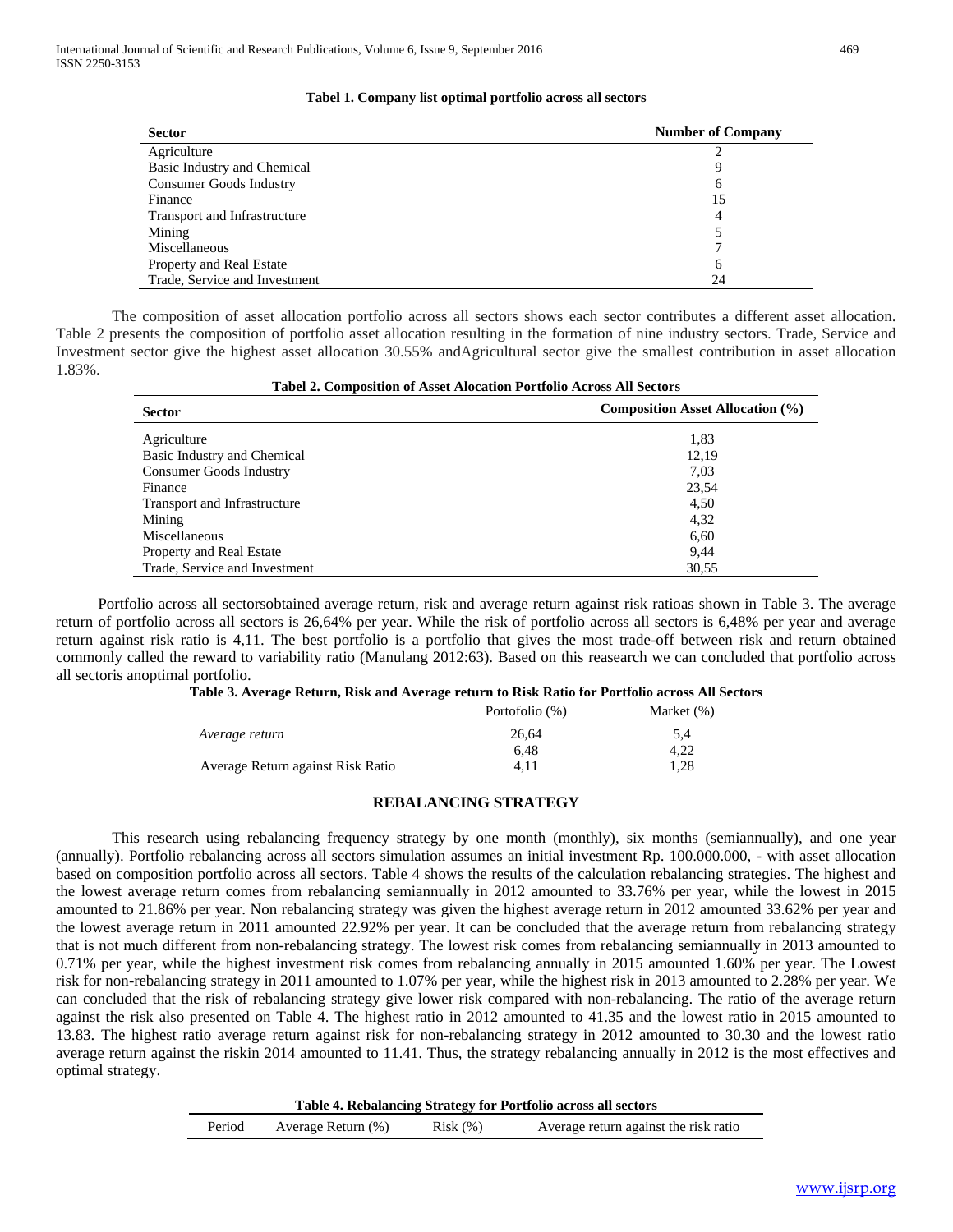|      |       | non rebalancing          |       |
|------|-------|--------------------------|-------|
| 2011 | 22,92 | 1,07                     | 21,45 |
| 2012 | 33,62 | 1,11                     | 30,30 |
| 2013 | 29,30 | 2,28                     | 12,85 |
| 2014 | 24,11 | 2,11                     | 11,41 |
| 2015 | 25,98 | 2,07                     | 12,54 |
|      |       | monthly rebalancing      |       |
| 2011 | 26,28 | 0,97                     | 27,18 |
| 2012 | 30,09 | 0,96                     | 31,23 |
| 2013 | 26,70 | 0,97                     | 27,61 |
| 2014 | 27,29 | 0,97                     | 28,04 |
| 2015 | 22,49 | 0,99                     | 22,76 |
|      |       | semiannually rebalancing |       |
| 2011 | 25,70 | 0,90                     | 28,40 |
| 2012 | 33,76 | 0,94                     | 35,95 |
| 2013 | 28,02 | 0,71                     | 39,66 |
| 2014 | 27,34 | 0,73                     | 37,33 |
| 2015 | 21,86 | 1,54                     | 14,18 |
|      |       | annually rebalancing     |       |
| 2011 | 22,92 | 1,07                     | 21,45 |
| 2012 | 30,28 | 0,73                     | 41,35 |
| 2013 | 26,38 | 0,79                     | 33,24 |
| 2014 | 24,16 | 1,26                     | 19,17 |
| 2015 | 22,09 | 1,60                     | 13,83 |

Overall the results of calculationsrebalancing strategy presented in Table 5. The highest average returncomes from rebalancing semiannually amounted 27.34% per year with investment risk 0.96% per year, and the ratio of average returns against the risk is 28.33. Semiannually rebalancing strategy is the most optimal investment strategy indicated by the highest value of the ratio average returnagainst the risk. This research is not in line with Barnes (2012) that use rebalancing frequency by asset allocationcomposition of portfolio 60% stocks and 40% bonds. Results of Barnes (2012) shows the annual rebalancing strategy is the optimal strategy to get highest return and with more frequent of doing rebalancingwill be followed by an increased level of investment risk.

| <b>Tabel 5. Summary of Rebalancing Strategy</b> |                    |         |                                       |
|-------------------------------------------------|--------------------|---------|---------------------------------------|
| Strategy                                        | Average Return (%) | Risk(%) | Average return against the risk ratio |
| Non rebalancing                                 | 27,19              | 1,73    | 15,73                                 |
| Monthly                                         | 26,57              | 0.97    | 27,34                                 |
| Semiannually                                    | 27,34              | 0.96    | 28,33                                 |
| Annually                                        | 25.17              | 1.09    | 23,08                                 |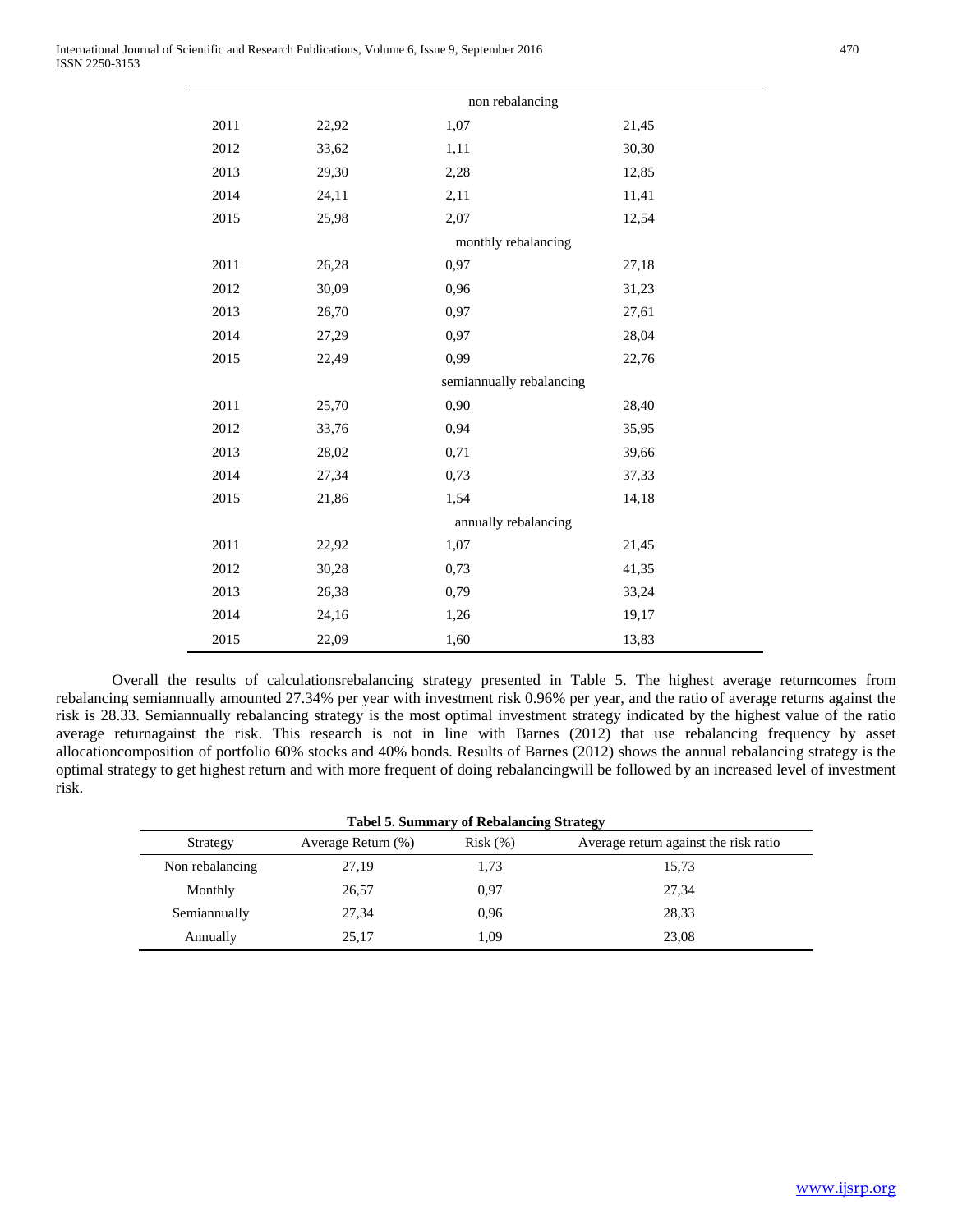#### **REBALANCING WHEN MARKET DOWN IN 2015**

When the markets are down shows the average return from rebalancing strategy are lower than non-rebalancing. The results of simulation are presented in Table 6. The highest average return comes from monthly rebalancing strategy amounted to 22.49% per year. The average return for non-rebalancing give a higher value of 25.98% per year. The lowest risk comes from monthly rebalancing strategy by 0.99% per year and the risk for non-rebalancing is 2.07% per year. Monthly rebalancing strategy is the most effectives and optimal strategy, that can be applied when the market conditions are down. The highest average return against risk ratiocomes from monthly rebalancing amounted 22.76. This study is in line with Putri (2010) that rebalancing strategy cannot increasing the average return on investment, but rebalancing can reduce the level of risk that may want to limit its exposure to risk and the value of the loss can be limited to a certain level. **Table 6. Rebalancing Strategy Result When Market Down in 2015**

| Table 6. Rebalancing Strategy Result When Market Down in 2015 |                    |         |                                       |
|---------------------------------------------------------------|--------------------|---------|---------------------------------------|
| Strategy                                                      | Average Return (%) | Risk(%) | Average return against the risk ratio |
| Non rebalancing                                               | 25,98              | 2,07    | 12,54                                 |
| Monthly                                                       | 22.49              | 0.99    | 22,76                                 |
| Semiannually                                                  | 21,86              | 1,54    | 14,18                                 |
| Annually                                                      | 22,09              | 1,60    | 13,83                                 |

# **WILCOXON SIGNED RANK TEST FOR HYPOTHESIS**

Wilcoxon signed rank test was conducted to determine whether there are significant differences in return and risk among rebalancing strategy and non-rebalancing.The hypothesis tested in this study are:

H1: there is difference significant in return among monthly rebalancing towards non-rebalancing.

H2: there is difference significant in return among semiannually rebalancing towards non-rebalancing.

H3: there is difference significant in return among annually rebalancing towards non-rebalancing.

H4: there is difference significant in risk among monthly rebalancing towards non-rebalancing.

H5: there is difference significant in risk among semiannually rebalancing towards non-rebalancing.

H6: there is difference significant in risk among annually rebalancing towards non-rebalancing.

Table 7 presents the calculation results SPSS for return and risk. SPSS calculation for return with asymp.sig value higher than significance level (0.05), then the hypothesis Ho is accepted and concluded there was no significant difference in return between rebalancing strategy and non-rebalancing. SPSS calculation for the risk with asymp.sig value lower than significance level (0.05). Ho hypothesis is rejected and it was concluded that there are significant differences for the risk between rebalancing strategy and nonrebalancing.

| <b>Table 7. Result Wilcoxon Signed Rank Test</b> |           |                           |  |
|--------------------------------------------------|-----------|---------------------------|--|
| Strategy                                         | Asymp.sig | Conclusion                |  |
|                                                  |           | Hypothesis test to return |  |
| Monthly                                          | 0,859     | non-significant           |  |
| Semiannually                                     | 0,673     | non-significant           |  |
| Annually                                         | 0,353     | non-significant           |  |
|                                                  |           | Hypothesis test to risk   |  |
| Monthly                                          | 0,000     | significant               |  |
| Semiannually                                     | 0,000     | significant               |  |
| Annually                                         | 0,000     | significant               |  |

## III. CONCLUSION

Portfolio across all sectors provides average return and risk higher better than market. The composition of asset allocation of each stock which formed in the portfolio spread in nine industrial sectors in Indonesia Stock Exchange has the same investment opportunities and worthy of inclusion into the portfolio. The results of rebalancing strategy simulation shows that rebalancing strategy give the lowers investment risk compared with no rebalancing. Rebalancing strategy does not show significant increase in the average return compared with non-rebalancing. Semiannually rebalancing strategy is the most effectives and optimal investment strategy indicated by the highest value of average return against the risk ratio. When the market down in 2015 the monthly rebalancing is the most effectives and optimal strategy. This strategy cannot increasing the average returnwhen the market conditions are down. Monthly rebalancing strategy can only limit the exposure value of the investment risk and limit your losses at a certain level.

Wilcoxon signed rank testfor return is not significantly differentbetween rebalancing strategy andnon-rebalancing. Wilcoxon test against the risks showed a significant difference between rebalancing strategy and non-rebalancing. Suggestions for further research that optimal Markowitz portfolio model are in static portfolio position, where the static portfolio formed only once at the beginning of the investment. Dynamic market movement can lead and changed to optimal composition asset allocation of portfolio